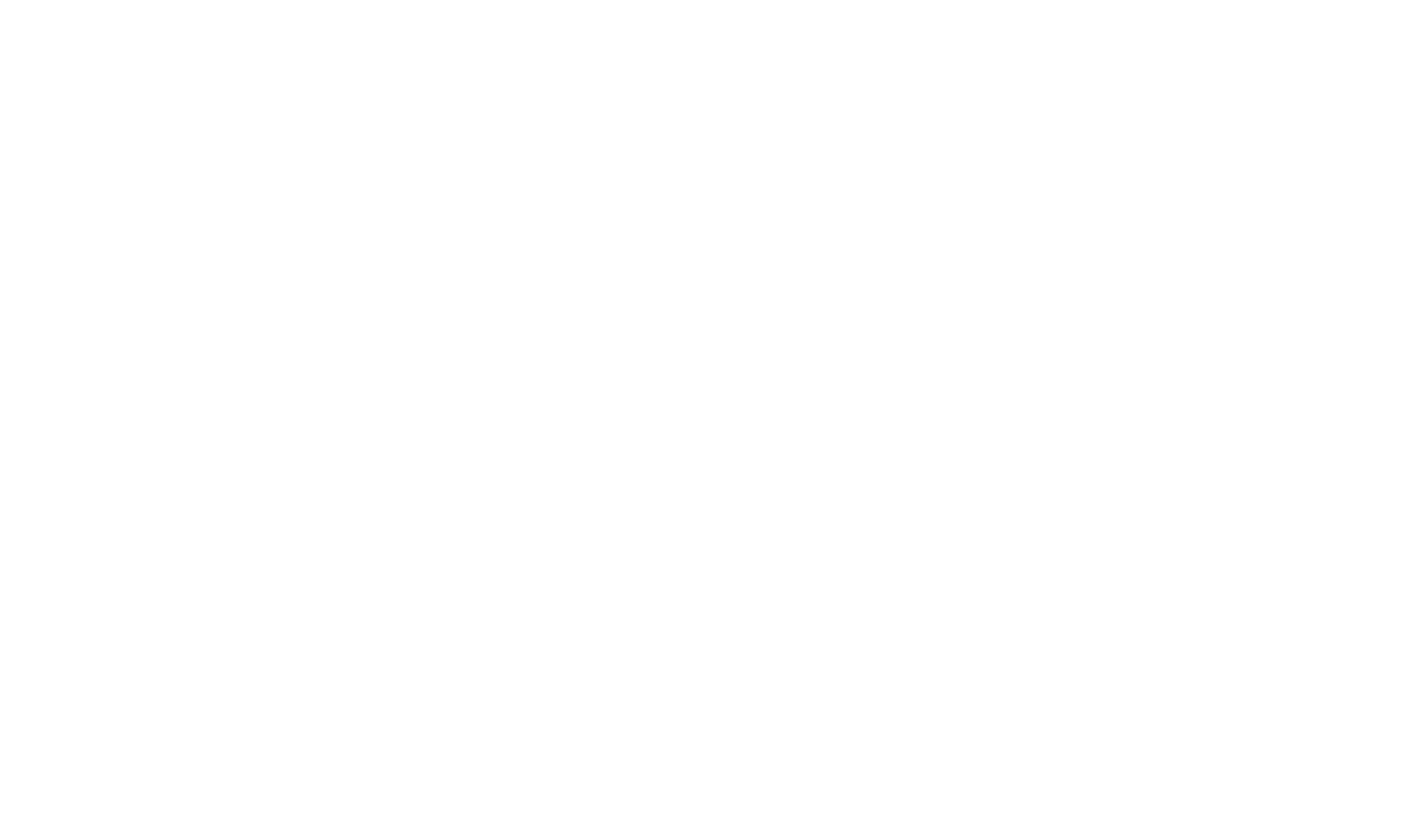# Warning

Do not dispose of electrical appliances as unsorted municipal waste, use separate collection facilities. Contact your local government for information regarding the collection systems available.

### Certifications (regional):



Z-Wave and Z-Wave Plus are registered trademarks of Sigma Designs and its subsidiaries in the United States and other countries FCC ID: XBAFT132



#### Aeotec by Aeon Labs Nano Switch. 1

Aeotec Nano Switch is a low-cost Z-Wave Switch specifically used to enable Z-Wave command and control (on/off) of any wall switches. It can report immediate wattage consumption or kWh energy usage over a period of time. In the event of power failure, non-volatile memory retains all programmed information relating to the unit's operating status.

It can connect to 2 external manual switches to control the load ON/OFF independently. Its surface has a pin socket, which can be used for connecting to the touch panel, so you can also use the touch panel to control the Nano Switch.

The Nano Switch is also a security Z-Wave plus device and supports Over The Air (OTA) feature for the products firmware upgrade.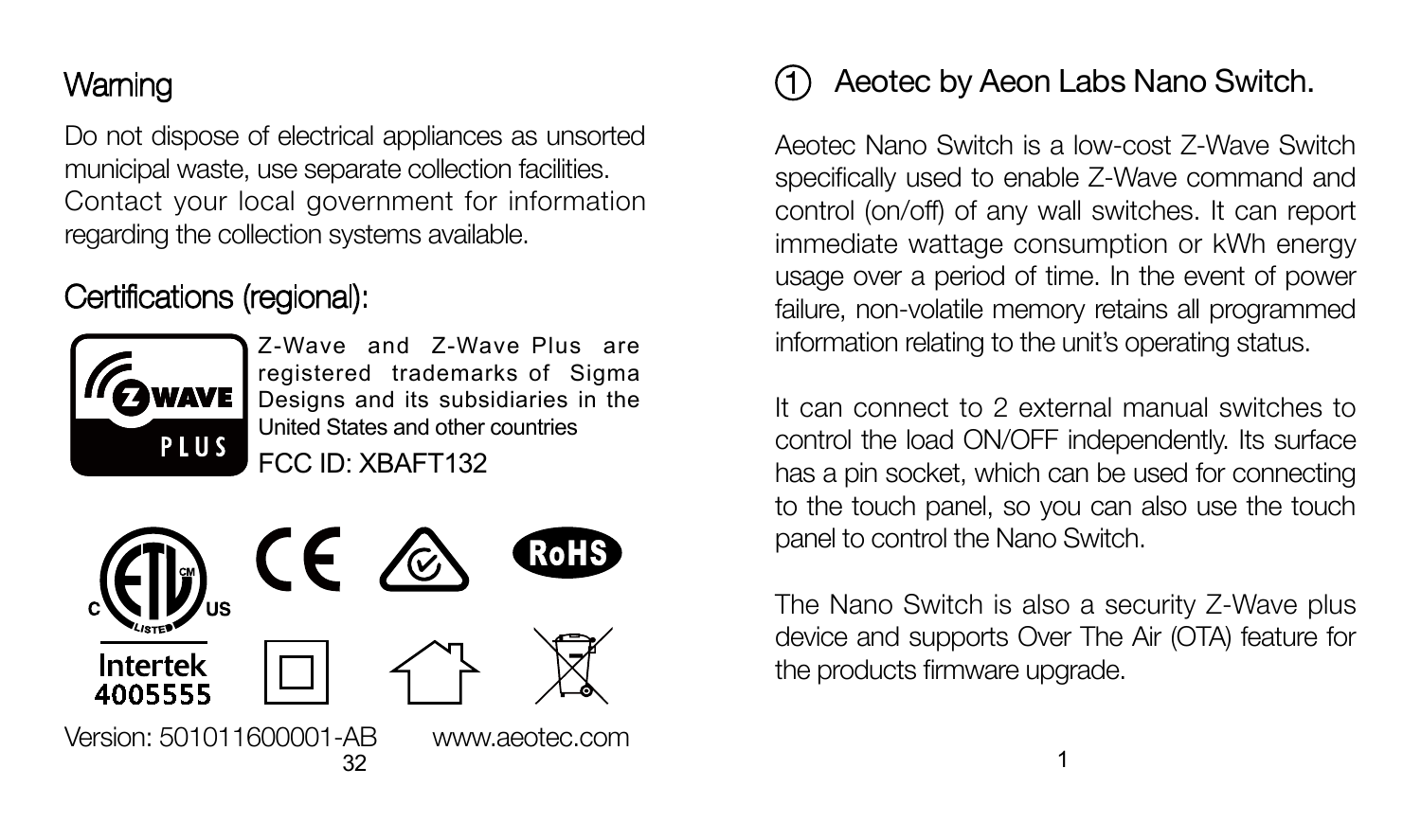2

### Familiarize yourself with your Nano Switch.



to try to correct the interference by one or more of the following measures:

- Reorient or relocate the receiving antenna.
- Increase the separation between the equipment and receiver.
- Connect the equipment into an outlet on a circuit different from that to which the receiver is connected.
- Consul the dealer or an experienced radio/TV technician for help.

# UL NOTICE (For USA).

- 1. Install only in a UL listed junction box sized 3×2×2.75 inch (75×50×70 mm) or larger, minimum volume 14 in $<sup>3</sup>$  (230 cm $<sup>3</sup>$ ).</sup></sup>
- 2. Use Copper Conductors Only.
- 3. "CAUTION Risk of Electric Shock More than one disconnect switch may be required to deenergize the equipment before servicing".
- 2  $\overline{31}$ 4. "WARNING - This device shall not be used in combination with a wall switch controlling a receptacle."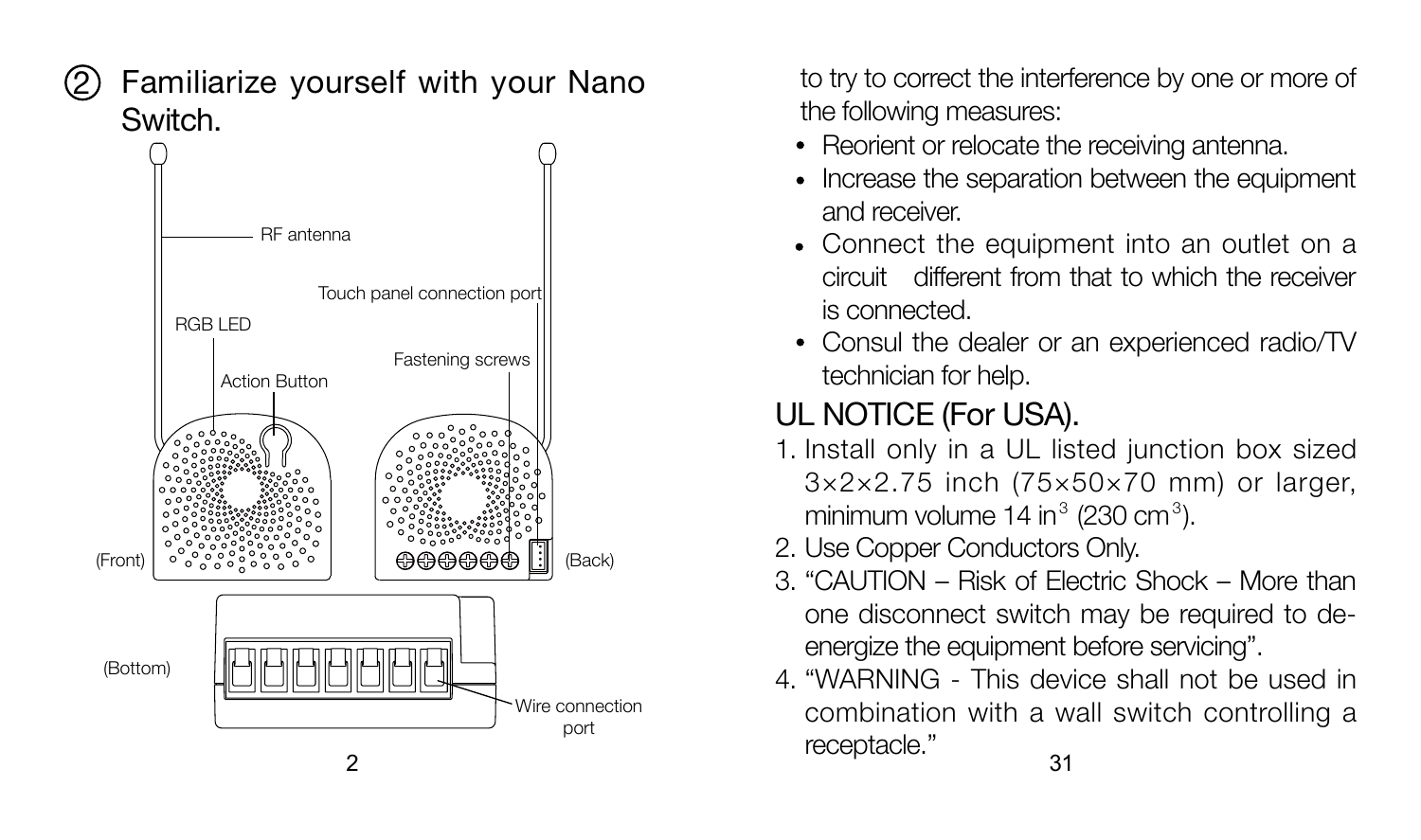This device complies with Part 15 of the FCC Rules. Operation is subject to the following two conditions:

- This device may not cause harmful interference, 1. and
- $30$  30 This device must accept any interference received, 2.including interference that may cause undesired operation. This equipment has been tested and found to comply with the limits for a Class B digital device, pursuant to part 15 of the FCC Rules. These limits are designed to provide reasonable protection against harmful interference in a residential installation. This equipment generates, uses and can radiate radio frequency energy and, if not installed and used in accordance with the instructions, may cause harmful interference to radio communications. However, there is no guarantee that interference will not occur in a particular installation. If this equipment does cause harmful interference to radio or television reception, which can be determined by turning the equipment off and on, the user is encouraged



Notes for the wire connection ports:

- N Power input for neutral
- L Power input for live
- IN Input for load power supply
- OUT Output for load
- S1 External switch control for load
- S2 External switch control for load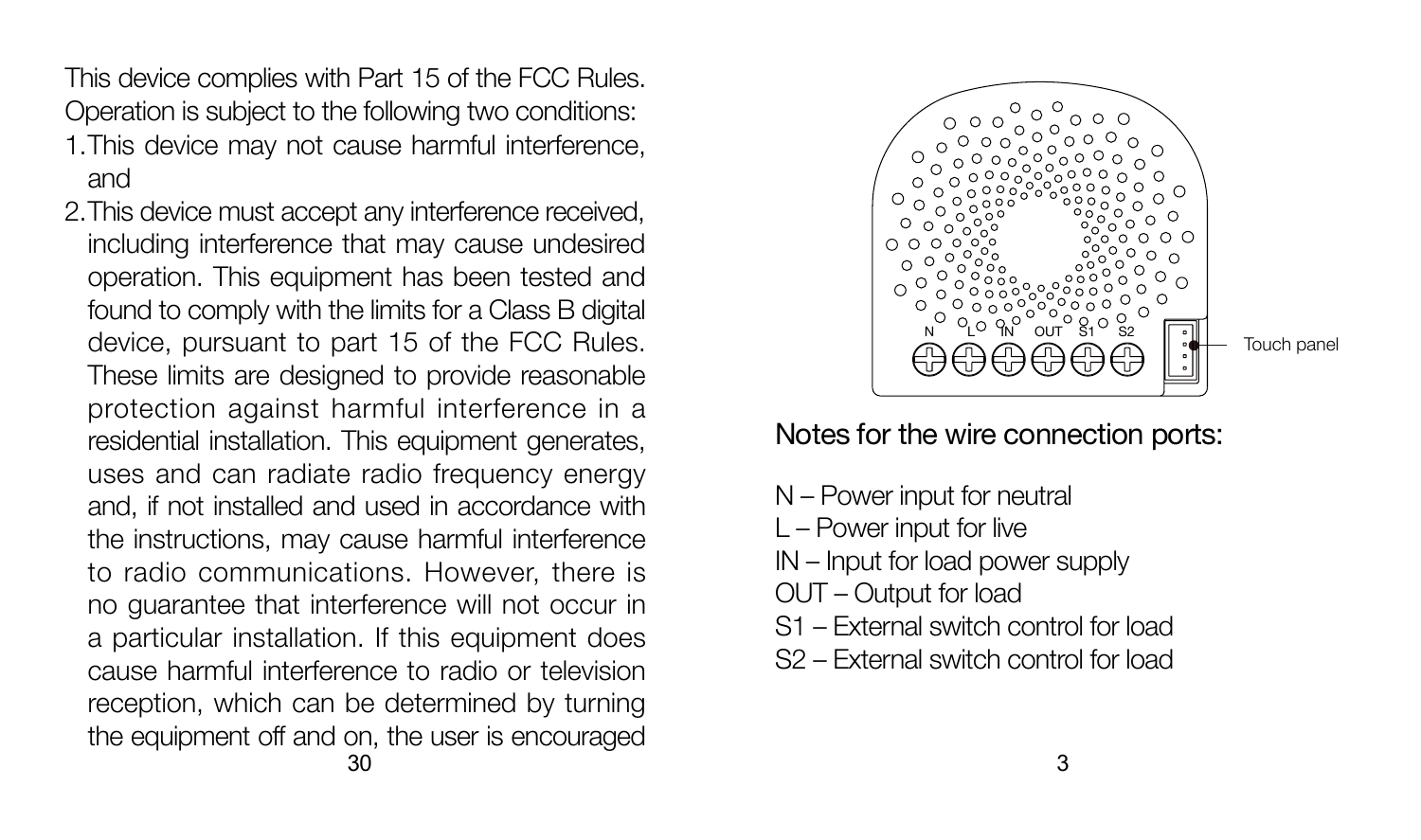### Install the Nano Switch.

Important: A licensed electrician with knowledge and understanding electrician systems and electrical safety should complete the electrical installation.

1. Shut off the main circuit breaker of your home for safety during the installation and ensure the wires are not short circuited during the installation which will cause damage to the Nano Switch.



Note: Your home's main circuit breaker must support the overload protection for safety.

WITHIN THIRTY (30) DAYS FROM AEON LABS' DELIVERY, OR THE DATE FIXED FOR DELIVERY IN THE EVENT OF NONDELIVERY. THE INDEMNITY AND WARRANTY IN ABOVE ARE EXCLUSIVE AND IN LIEU OF ALL OTHER INDEMNITIES OR WARRANTIES, WHETHER EXPRESS OR IMPLIED, INCLUDING THE IMPLIED WARRANTIES OF MERCHANTABILITY AND FITNESS FOR A PARTICULAR PURPOSE.

### FCC NOTICE (for USA)

THE MANUFACTURER IS NOT RESPONSIBLE FOR ANY RADIO OR TV INTERFERENCE CAUSED BY UNAUTHORIZED MODIFICATIONS TO THIS EQUIPMENT.SUCH MODIFICATIONS COULD VOID THE USER'S AUTHORITY TO OPERATE THE EQUIPMENT.

4 29 STORE INDOORS WHEN NOT IN USE. SUITABLE FOR DRY LOCATIONS. DO NOT IMMERSE IN WATER. NOT FOR USE WHERE DIRECTLY EXPOSED TO WATER.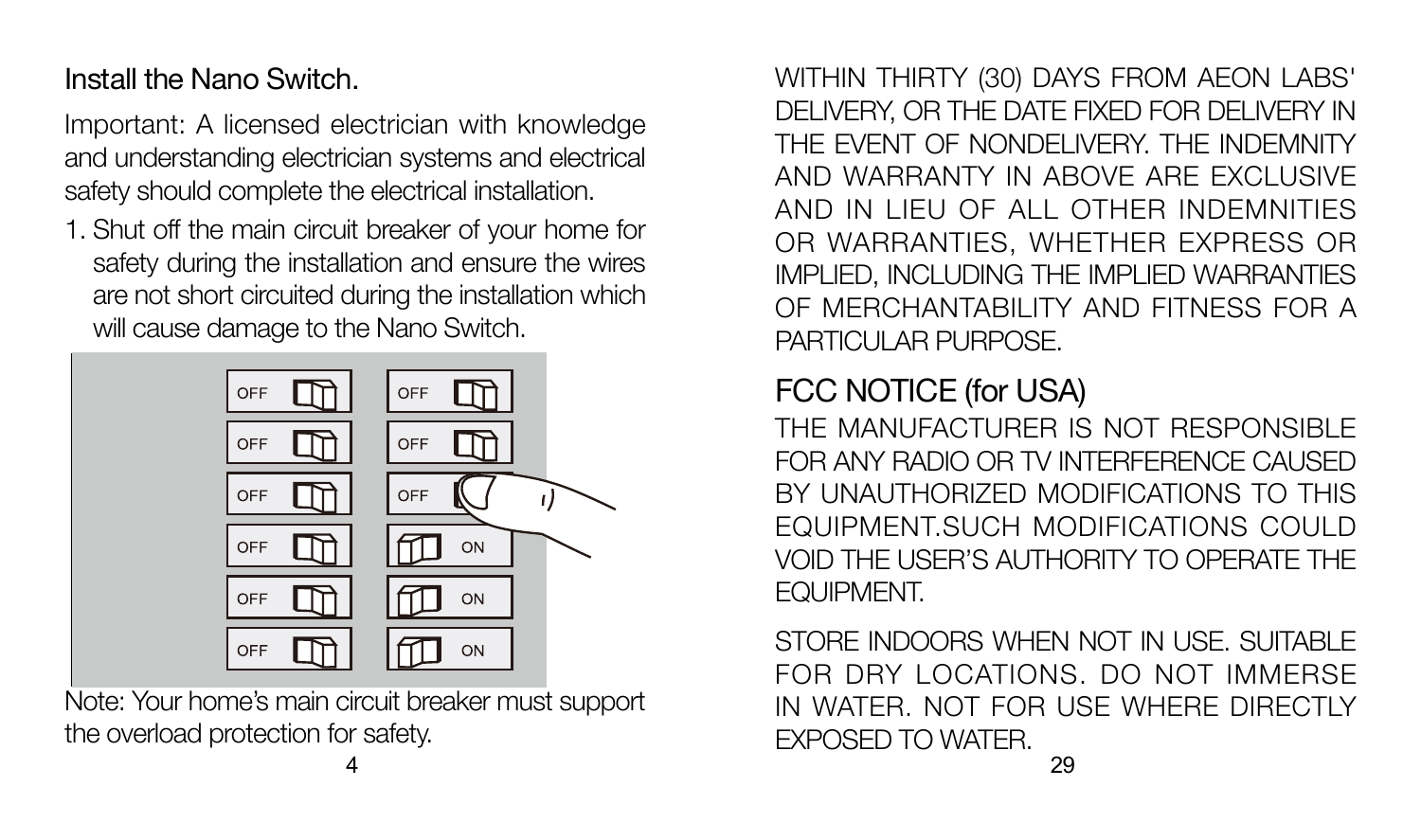28 DAMAGES FOR LOSS OF PROFITS, REVENUE, OR USE INCURRED BYCUSTOMER, COMPANY OR ANY THIRD PARTY, WHETHER IN AN ACTION IN CONTRACT, OR TORT, OR OTHERWISE EVENIF ADVISED OF THE POSSIBILITY OF SUCH DAMAGES. AEON LABS' LIABILITY AND CUSTOMER'S EXCLUSIVE REMEDY FOR ANY CAUSE OF ACTION ARISING IN CONNECTION WITH THIS AGREEMENT OR THE SALE OR USE OF THE PRODUCTS, WHETHER BASED ON NEGLIGENCE, STRICT LIABILITY, BREACH OF WARRANTY, BREACH OF AGREEMENT, OR EQUITABLE PRINCIPLES, IS EXPRESSLY LIMITED TO, AT AEON LABS' OPTION, REPLACEMENT OF, OR REPAYMENT OF THE PURCHASE PRICE FOR THAT PORTION OF PRODUCTS WITHRESPECT TO WHICH DAMAGES ARE CLAIMED. ALL CLAIMS OF ANY KIND ARISING IN CONNECTION WITH THIS AGREEMENT OR THE SALE OR USE OF PRODUCTS SHALL BE DEEMED WAIVED UNLESS MADE IN WRITING

2. Preparing connection wires

14 AWG power wires for Input/ Output.

18 AWG copper wires for external manual switch. Use the wire stripper cut the metallic part of the connection wire and make sure the length of the metallic part is about 5mm.



Cut wire if neccessary Strip Gage (measure barehere)

Note: All connection wires needs to be flexible cable.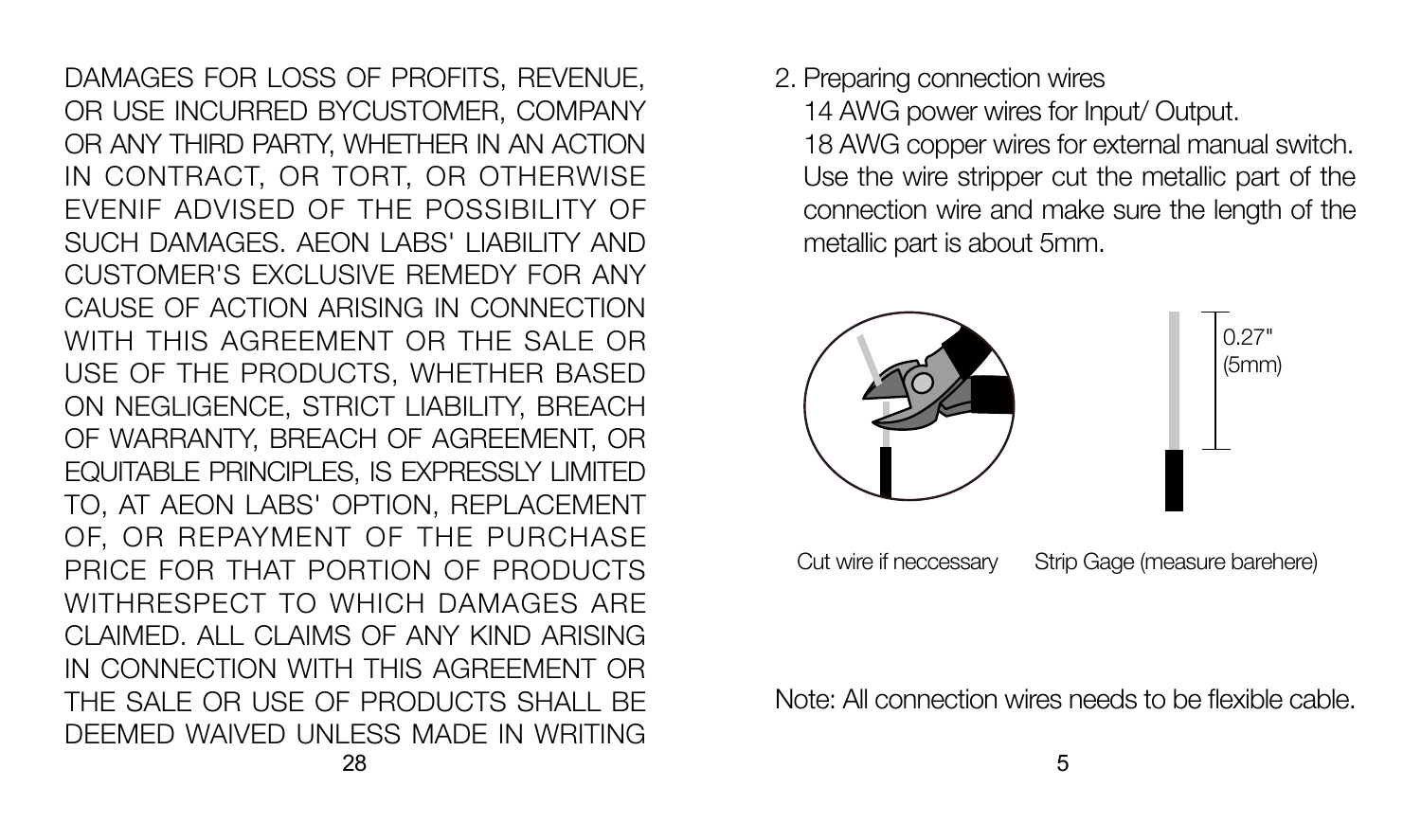Wiring diagram of AC120V/230V power input.



proceedings, suits, assessments, losses, damages, liabilities, settlements, judgments, fines, penalties, interest, costs and expenses (including fees and disbursements of counsel) of every kind (i) based upon personal injury or death or injury to property to the extent any of the foregoing is proximately caused either by a defective product (including strict liability in tort) or by the negligent or willful acts or omissions of Customer or its officers, employees, subcontractors or agents, and/or (ii) arising from or relating to any actual or alleged infringement or misappropriation of any patent, trademark, mask work, copyright, trade secret or any actual or alleged violation of any other intellectual property rights arising from or in connection with the products, except to the extent that such infringement exists as a result of Aeon Labs' manufacturing processes.

IN NO EVENT SHALL AFON LABS BE LIABLE FOR ANY INDIRECT, INCIDENTAL, PUNITIVE, SPECIAL OR CONSEQUENTIAL DAMAGES, OR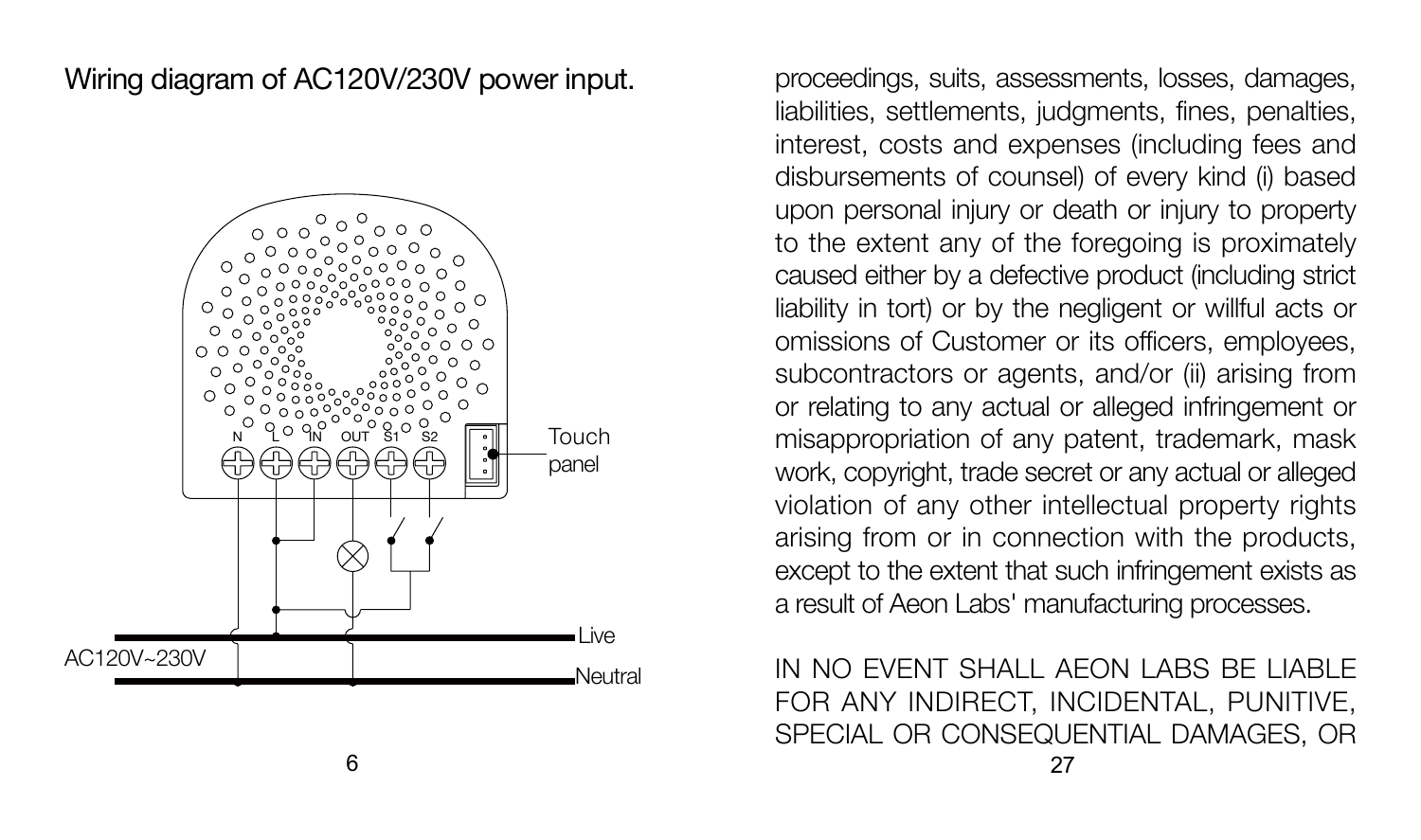modification to the Products or its components.

Aeon Labs does not authorize any person or party to assume or create for it any other obligation or liability in connection with the Products except as set forth herein. Aeon Labs will pass on to Company all manufacturers' Material warranties to the extent that they are transferable, but will not independently warrant any Material. Company will assist Customer with all warranty, repair, return and technical support needs, Company must prepay shipping and transportation charges for returned Products, and insure the shipment or accept the risk of loss or damage during such shipment and transportation. Aeon Labs will ship the repaired or replacement products to Company freight prepaid.Customer and Company shall indemnify, defend, and hold Aeon Labs and Aeon Labs' affiliates, shareholders, directors, officers, employees, contractors, agents and other representatives harmless from all demands, claims, actions, causes of action,

In some cases, you may have some loads just only can be used on the voltage of DC24V and hope that it still can be controlled by the Nano Switch, so please refer to the following diagram to achieve this:



Note: The "IN" terminal should be connected to the "-" of DC 24V input.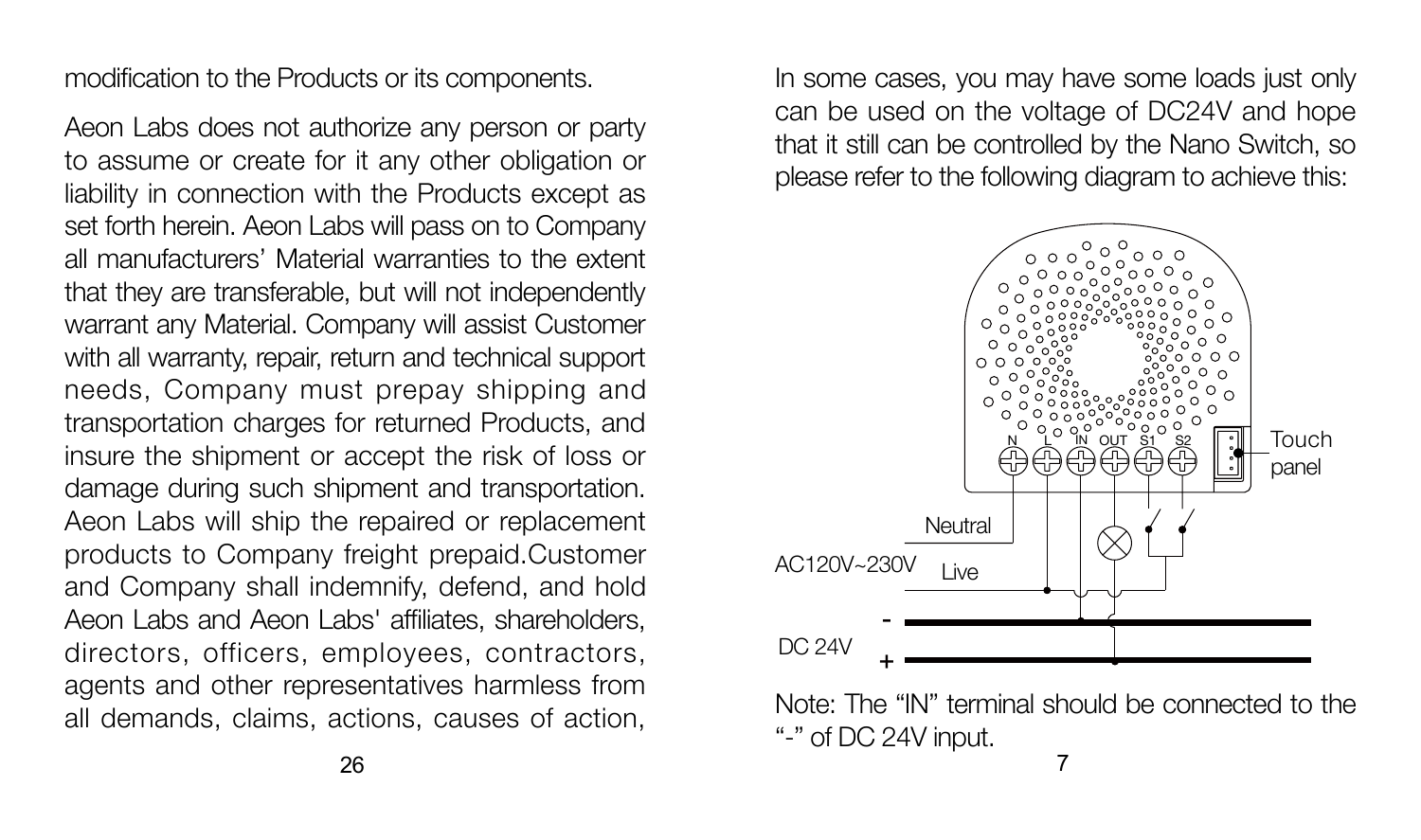#### Wiring diagram of DC24V power input.

Since the Nano Switch also supports the DC24V power input, so you can use it to control the loads that powered by DC24V.



purchased from in writing within thirty (30) days of the manifestation of a problem.

Aeon Labs' sole obligation under the foregoing warranty is, at Aeon Labs' option, to repair, replace or correct any such defect that was present at the time of delivery, or to remove the Products and to refund the purchase price to Company.

The Warranty Period begins on the date the Products is delivered and continues for 12 months. Any repairs under this warranty must be conducted by an authorized Aeon Labs service representative and under Aeon Labs' RMA policy. Any repairs conducted by unauthorized persons shall void this warranty.

Excluded from the warranty are problems due to accidents, acts of God, civil or military authority, civil disturbance, war, strikes, fires, other catastrophes, misuse, misapplication, storage damage, negligence, electrical power problems, or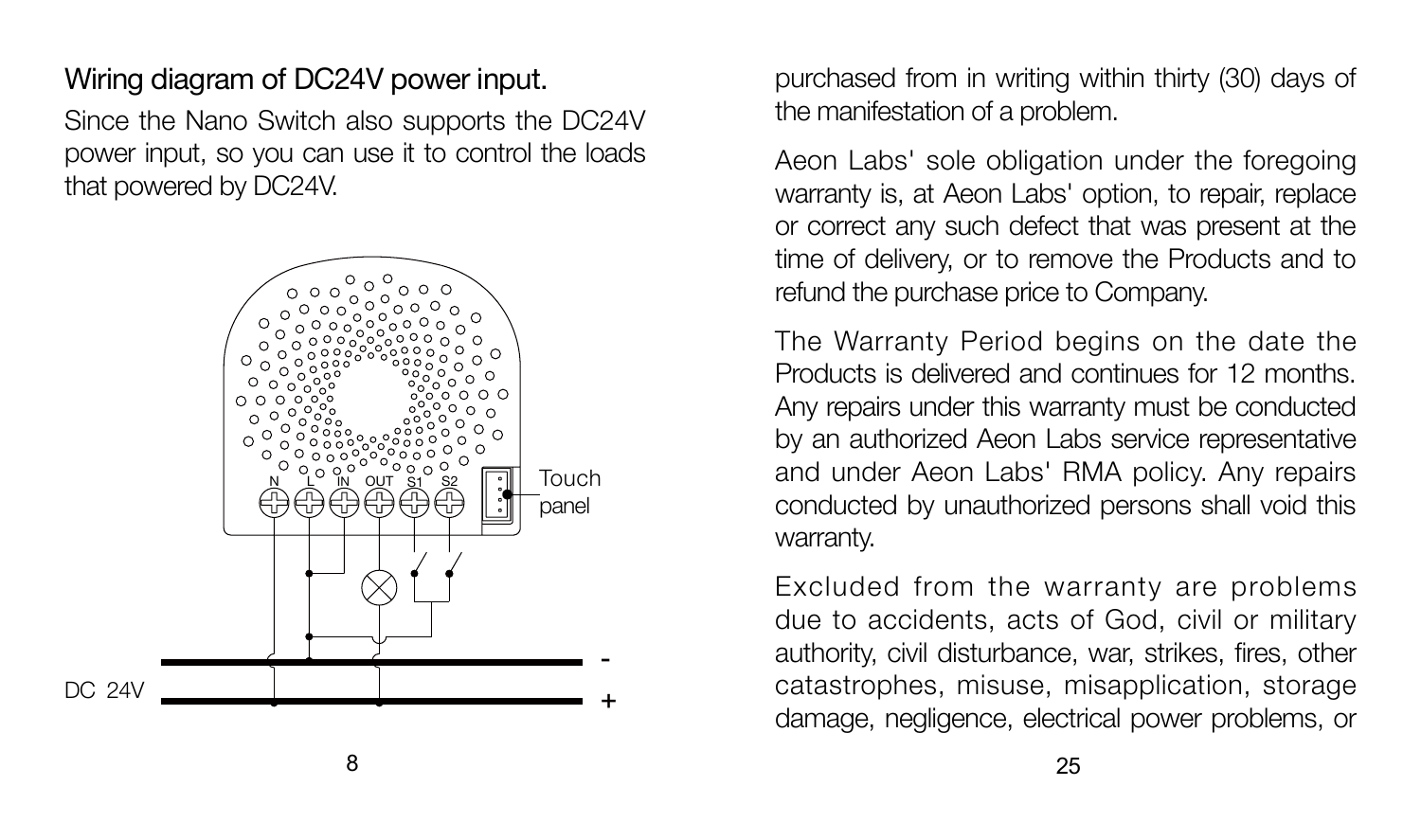support. The Company you bought this product from has also guaranteed to assist you with any of your support needs, and you can also contact them for accordingly.

This guarantee made by the company who you purchased the product from includes the transfer of Aeon Labs' full warranty to that Company. They've guaranteed that they'll be able to assist you, the Customer, with all technical support and repair needs on our behalf.

Aeon Labs warrants to the original purchaser of Products, that is the Company who you have purchased from, that for the Warranty Period (as defined below), the Products will be free from material defects in materials and workmanship. The foregoing warranty is subject to the proper installation, operation and maintenance of the Products in accordance with installation instructions and the operating manual supplied. Warranty claims must be made to the Company who you have If the output loads should be only powered by AC120V or AC230V, you can change the wire connection as below:

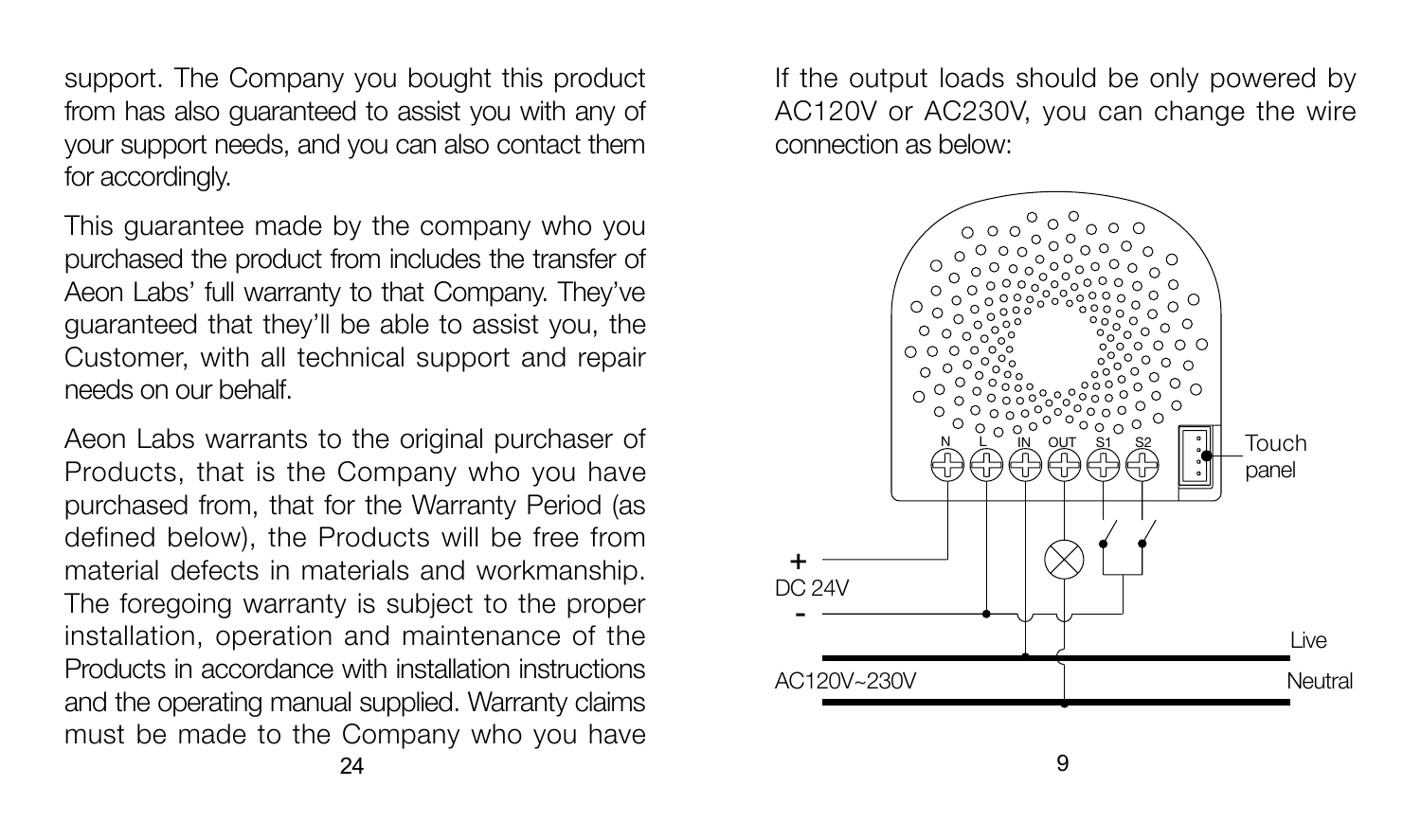Note: The "IN" terminal should be connected to the "Live" of AC 120V/230V power wire.

All above wiring diagrams show that the Nano Switch uses 2-Way or momentary button switches as the external manual switch for 2-Way connection.

The below diagram will show you that the Nano Switch uses the SPDT (Single-Pole Double-Throw) switches as the external manual switch for 3-Way connection.

Wiring diagram of 3-Way connection for the external manual switch.

Relative humidity: 8% to 80%.

Operating distance: Up to 492 feet/150 meters outdoors.

|  | AC power supply: |
|--|------------------|
|  |                  |

| Version | Input/output        | Working band |  |  |
|---------|---------------------|--------------|--|--|
| AU      | 230V 50Hz, Max: 10A | 921.42MHz    |  |  |
| ВR      | 220V 60Hz, Max: 10A | 921.42MHz    |  |  |
| CN      | 220V 50Hz, Max: 10A | 868.42MHz    |  |  |
| FU      | 230V 50Hz, Max: 10A | 868.42MHz    |  |  |
| Ш       | 230V 50Hz, Max: 10A | 868.42MHz    |  |  |
| IN      | 230V 50Hz, Max: 10A | 865.22MHz    |  |  |
| UK      | 230V 50Hz, Max: 10A | 868.42MHz    |  |  |
| US      | 120V 60Hz, Max: 15A | 908.42MHz    |  |  |

# Warranty.

If you are in need of any technical support during or subsequent to your products' warranty, please get in touch with our support team via http://aeotec.com/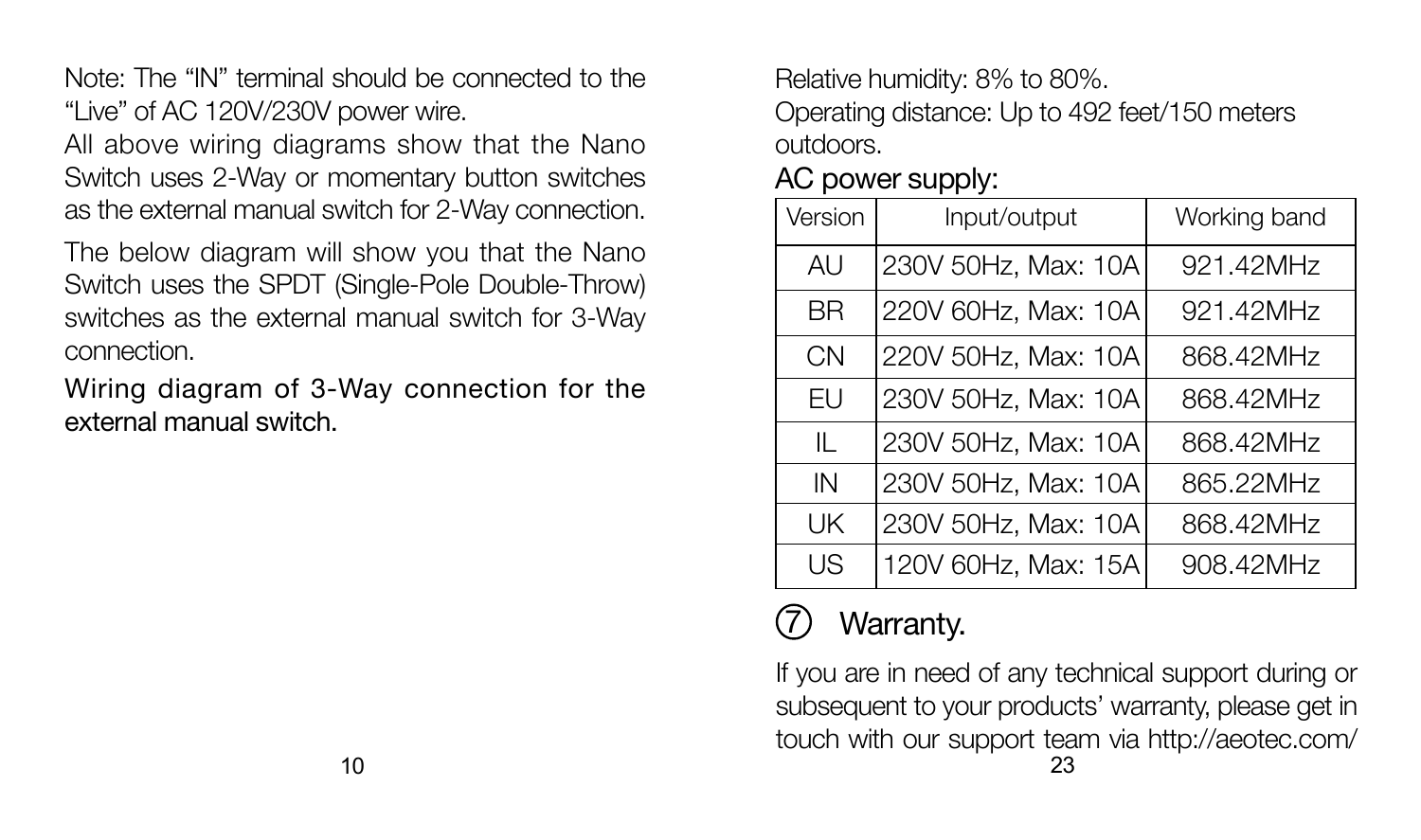to your Z-Wave network, its RGB LED will be solid. If the pairing was unsuccessful, the red LED will be on for 2 seconds and then remain a colourful gradient, repeat the instructions above from step 1.

#### Reset your Nano Switch.

If at some stage, your primary controller is missing or inoperable, you may wish to reset all of your Nano Switch's settings to their factory defaults. To do this, press and hold the Action Button for 20 seconds and then release it. Your Nano Switch will now be reset to its original settings, and the green LED will be solid for 2 seconds and then remain the colourful gradient status as a confirmation.

# Technical specifications.

Model number: ZW116/ZW139 Max standby power: 0.8W. Operating temperature: 0℃ to 40℃ /32 ℉ to  $104 \text{ }^{\circ}$  F.



3. Install Nano Switch to the gang box.

- a. Live/Hot wire connection: Connect the Live/Hot wire to the "L" terminal on the Nano Switch.
- b. Neutral wire connection: Connect the Neutral wire to the "N" terminal on the Nano Switch.
- c. Load wire connection: Connect the Load wire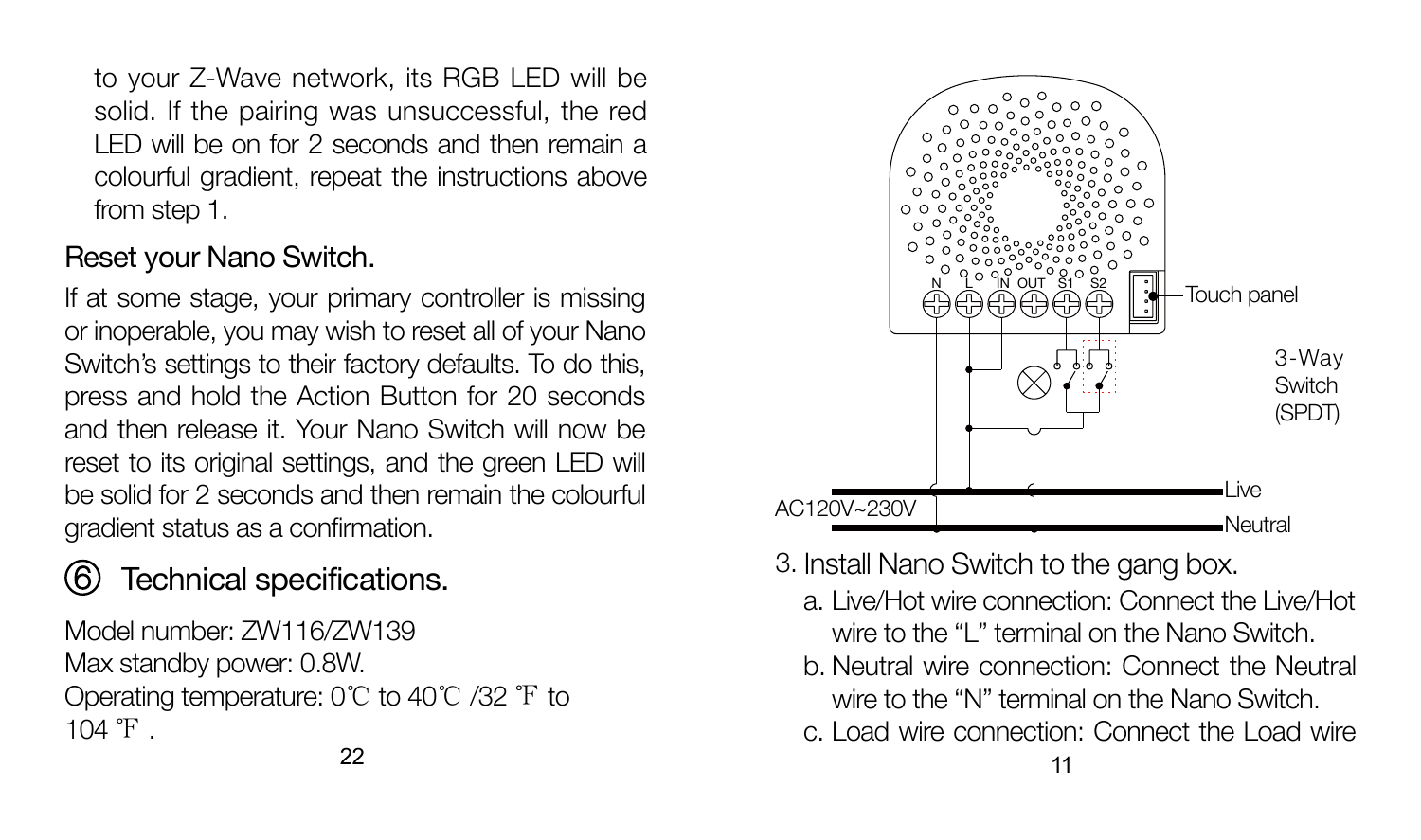to the "OUT" on the Nano Switch.

- External/manual Switch connection: Connect d. 2 18AWG wires to the "S1" and "S2" on the Nano Switch.
- External/manual Switch connection: Connect e. 2 18AWG wires form the 2 terminals on the External/manual Switch to the Live wire.



Note: This is the physical connection diagram for AC120V/230V power input.

4. Mounting the gang box.

a. Position all wires to provide room for the

device in your Z-Wave network, press the Action Button once on Nano Switch when you pair it to your gateway. If inclusion is successful, the green LED will be on for 2 seconds, and then return to a solid indication. If inclusion is unsuccessful, the red LED will be on for 2 seconds and then return to a colourful gradient.

### Including Nano Switch as a secure device:

In order to take full advantage of the Nano Switch, you will want your Nano Switch as a security device that uses encrypted messages to communicate in your Z-wave network. A security enabled controller/ gateway (or Z-Wave Plus controller) is required.

- 1. Set your Z-Wave Plus controller into pairing mode.
- 2. Press the Action Button 2 times within 1 second on the Nano Switch, the blue LED (secure indication) will blink to indicate the Nano Switch is entering into secure pairing mode.
- 3. If the Nano Switch has been successfully added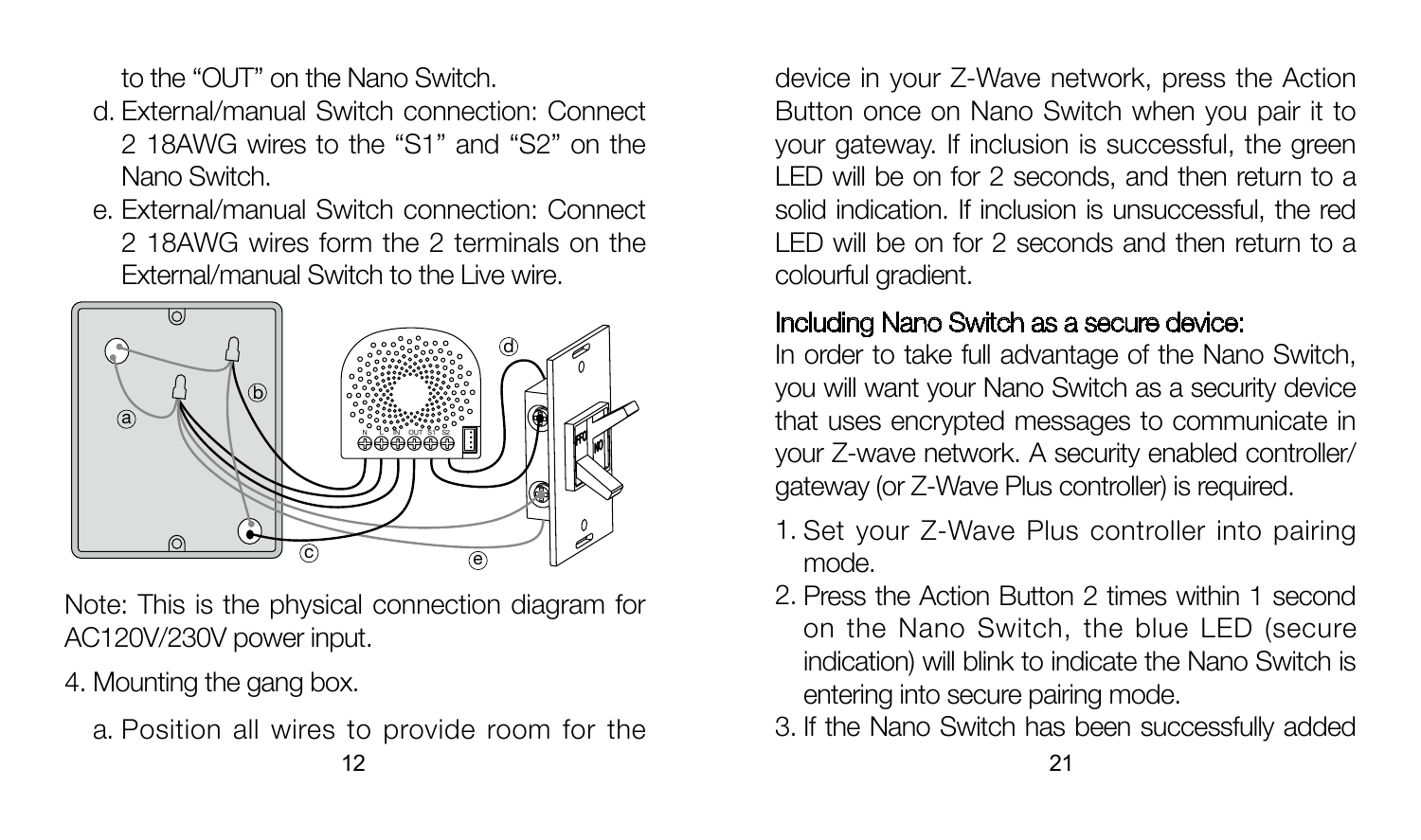usage or kWh energy usage to a Z-Wave control point when requested. If this function is supported by the control points, the energy consumption will be displayed in the user interface of the control points. (The specific Z-Wave commands supporting energy monitoring are the Meter Command Class. Automatic reports are sent to association group 1, which is setup via the Association Command Class.) Please consult the operation manual for these control points for specific instructions on monitoring the Nano Switch.

Note: The model ZW139 Nano Switch does not have the ability to monitor energy consumption. The model ZW116 Nano Switch supports the energy metering feature and you can see the words "with Energy Metering" on its packaging box.

Security or Non-security feature of your Nano Switch in Z-Wave network.

#### Including Nano Switch as a non-secure device:

 $20$  and  $13$ If you want your Nano Switch as a non-secure

device. Place the Nano Switch inside the gang box towards the back of the box.

- b. Position the antenna towards the back of the box, away from all other wiring.
- c. Reinstall the Nano Switch to the gang box.
- d. Reinstall the cover onto the gang box.



Note:

- The gang box should be sized 3×2×2.75 inch/ a. 75×50×70 mm or larger, minimum volume 14 in $3/230$ cm $3.$
- b. Use flexible copper conductors only.

5. Restore Power.

Restore power at the circuit breaker or fuse.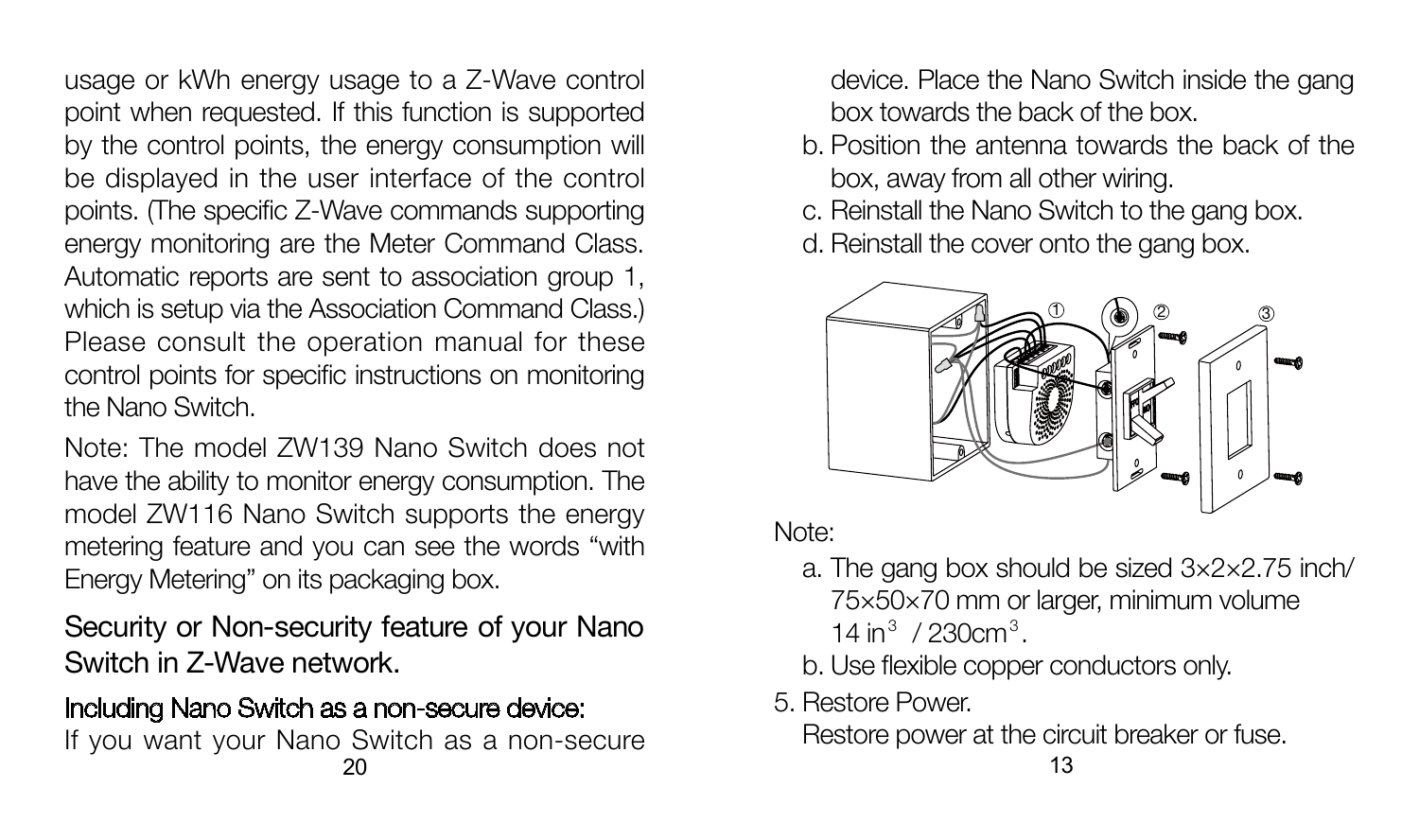

# 3 Quick start.

Adding your Nano Switch to a Z-Wave network.

After your Nano Switch is installed and powered on, you are now able to manually control the Nano Switch to turn it On/Off directly via pressing your Nano Switch's Action Button, it is time to add your Nano Switch to the Z-Wave network. To set your

When the Nano Switch enters automatic identification mode, it has 20 seconds before timeout for detecting the manual switch.

### Touch panel control.

As you can see that the Nano Switch's surface has a pin port, this port is used to connect the Touch panel. When you have already connected it to the Nano Switch, you will be possible to control the Nano Switch through the Touch panel directly.



Monitoring Energy Consumption.

 $14$  19 The Aeotec Nano Switch can report wattage energy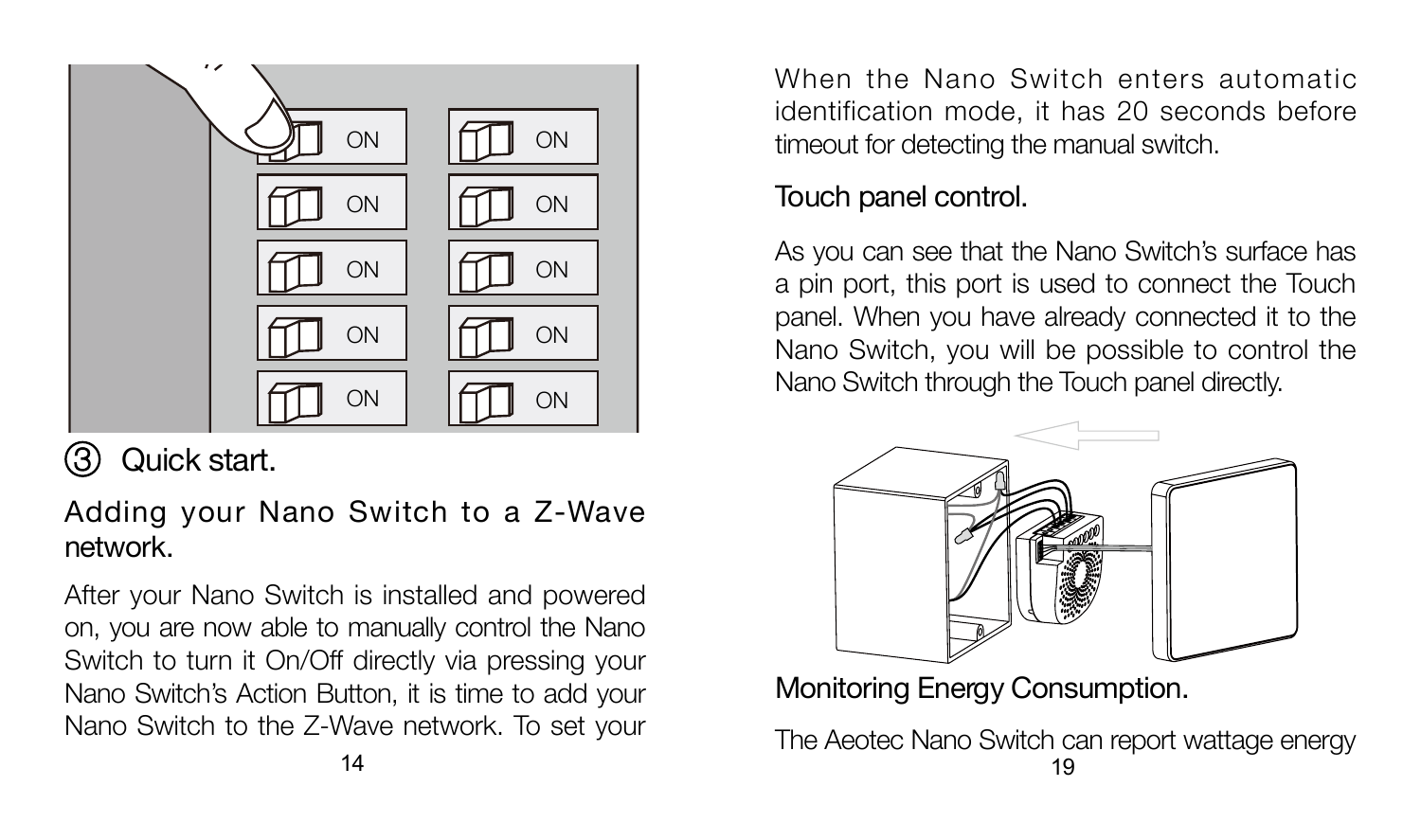The parameter 121 [1 byte dec] is the parameter that will set one of the 3 different modes for external switch S2. If you set this configuration to:

(0) Unknown mode

(1) 2-state switch mode

(2) 3-way switch mode

(3) Momentary push button mode

(4) Enter automatic identification mode. (The green LED will fast blink)

Note: You can also use the Action Button of Nano Switch to activate the automatic identification mode, as below:

- 1. Quick press the Action Button 4 times, which will activate the automatic identification mode for external switch S1, you will see the blue LED fast blinks.
- 2. Quick press the Action Button 6 times, which will activate the automatic identification mode for external switch S2, the green LED will fast blink.

Z-Wave gateway/controller into pairing mode, please refer to the respective section within your controller instruction manual.

- 1. Set your Z-Wave controller into pairing mode.
- 2. Press the Action Button on the Nano Switch or toggle the external manual switch once, the green LED (non-secure indication) will blink to indicate the Nano Switch is entering into pairing mode.
- 3. If the Nano Switch has been successfully added to your Z-Wave network, its RGB LED will be solid. If the pairing was unsuccessful, the red LED will be on for 2 seconds and then remain a colourful gradient, repeat the instructions above from step 1.

With your Nano Switch now working as a part of your smart home, you'll be able to configure it from your home control software/phone application. Please refer to your software's user guide for further instructions on configuring Nano Switch to your needs.